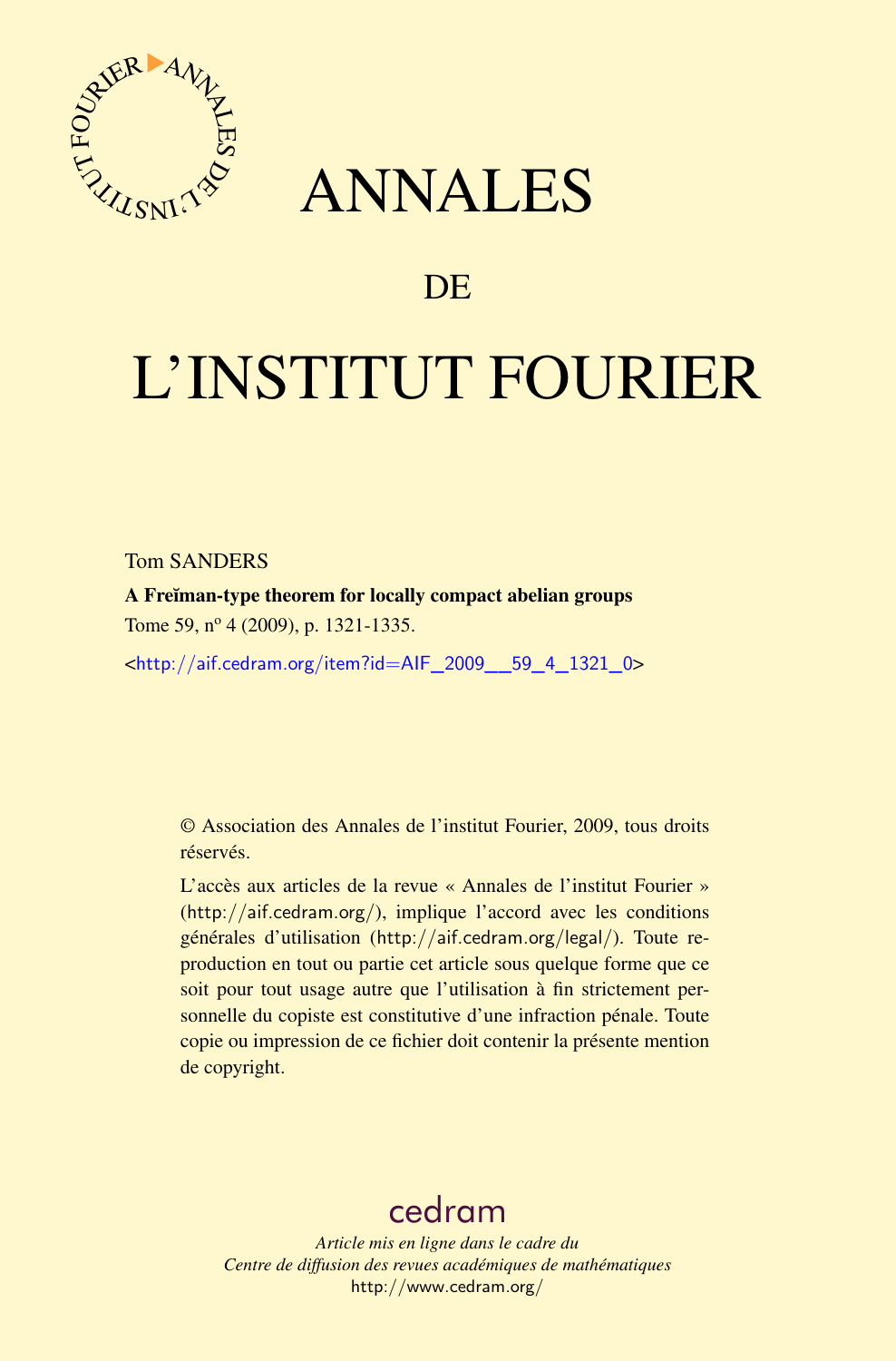### A FREĬMAN-TYPE THEOREM FOR LOCALLY COMPACT ABELIAN GROUPS

#### **by Tom SANDERS**

ABSTRACT. — Suppose that G is a locally compact abelian group with a Haar measure  $\mu$ . The  $\delta$ -ball  $B_{\delta}$  of a continuous translation invariant pseudo-metric is called d-dimensional if  $\mu(B_{2\delta'}) \leq 2^d \mu(B_{\delta'})$  for all  $\delta' \subset (0,\delta]$ . We show that if A is a compact symmetric neighborhood of the identity with  $\mu(nA) \leq n^d \mu(A)$ for all  $n \geq d \log d$ , then A is contained in an  $O(d \log^3 d)$ -dimensional ball, B, of positive radius in some continuous translation invariant pseudo-metric and  $\mu(B)$  $\exp(O(d \log d)) \mu(A)$ .

Résumé. — Soit G un groupe abélien localement compact muni d'une mesure de Haar  $\mu$ . La  $\delta$ -boule  $B_{\delta}$  pour une pseudo-métrique continue et invariante par translation sera dite de dimension d si  $\mu(B_{2\delta'}) \leq 2^d \mu(B_{\delta'})$  pour tout  $\delta' \subset (0, \delta]$ . Nous montrons que si A est un voisinage compact symétrique de l'identité tel que  $\mu(nA) \leqslant n^d \mu(A)$  pour tout  $n \geqslant d \log d$ , alors A est contenu dans une boule B de dimension  $O(d \log^3 d)$  et de rayon strictement positif pour une pseudo-métrique continue et invariante par translation; de plus  $\mu(B) \leq \exp(O(d \log d)) \mu(A)$ .

#### **1. Introduction**

Suppose, as we shall throughout this paper, that  $G$  is a locally compact abelian group endowed with a Haar measure  $\mu$ . Our interest lies with subsets of  $G$  which behave "roughly" like subgroups; it is instructive to begin with an example.

Consider the group  $\mathbb{R}^d$  endowed with Lebesgue measure. For each  $\delta \in$  $(0, \infty)$  we write  $B_{\delta}$  for the ball of radius  $\delta$  in the usual  $\ell^{\infty}$ -norm — these "balls" are "cubes". Although each ball contains the identity and the inverses of all its elements, it is not a subgroup of  $\mathbb{R}^d$  because it is not (additively) closed. Indeed, addition maps  $B_{\delta} \times B_{\delta}$  into  $B_{2\delta}$  which is  $2^d$ 

*Keywords:* Freĭman's theorem, Fourier transform, balls in pseudo- metrics, polynomial growth.

*Math. classification:* 43A25, 11B25.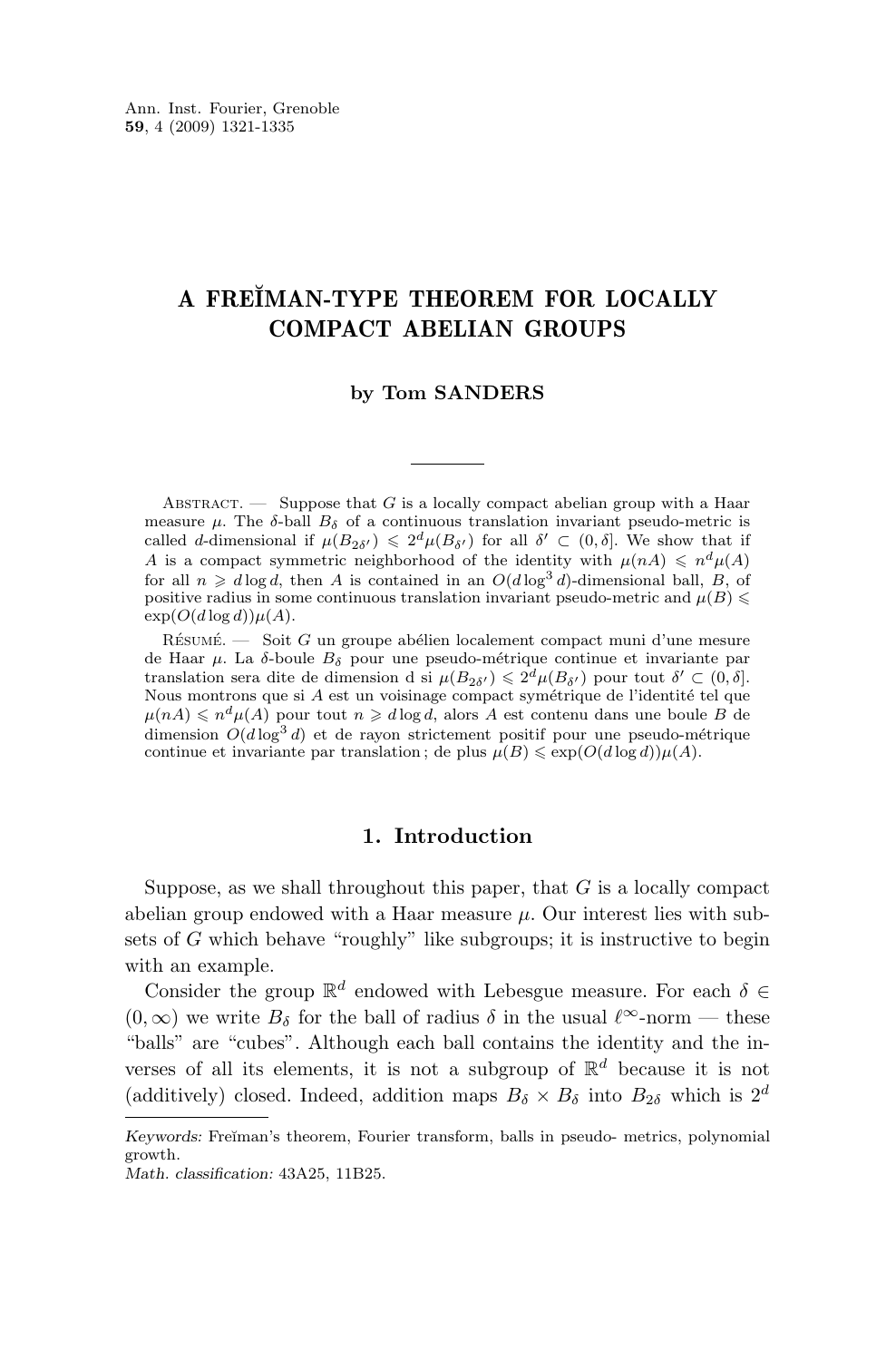times as large as  $B_{\delta}$ . If, however, we introduce an asymmetry in the domain of the additive operation we can recover a sort of "approximate closure".

Suppose  $\delta$  and  $\delta'$  are positive parameters and note that addition maps  $B_{\delta} \times B_{\delta'}$  into  $B_{\delta+\delta'}$ . Now, if  $\delta'$  is small compared with  $\delta/d$  then we have

$$
\mu(B_{\delta+\delta'}) = (2(1+\delta'\delta^{-1})\delta)^d = \mu(B_{\delta})\big(1+O(d\delta'\delta^{-1})\big).
$$

In this case  $B_{\delta+\delta'}$ , which contains  $B_{\delta}$ , is also not much larger than  $B_{\delta}$ ; with think of addition as being "approximately closed', in the sense that  $B_{\delta} + B_{\delta'} \approx B_{\delta}$ , and the balls  $(B_{\delta})_{\delta}$  as behaving "roughly" like a subgroup.

Naturally the above observation can be extended to an arbitrary locally compact abelian group, although here the rôle of norm has to be replaced by that of a continuous translation invariant pseudo-metric<sup>(1)</sup>; suppose  $\rho$  is such. We write  $B_{\delta}$  for the usual ball of radius  $\delta$  about the identity, that is

$$
B_{\delta} := \{ x \in G \colon \rho(x, 0_G) \leqslant \delta \}.
$$

As before these balls are symmetric compact neighborhoods of the identity, and we should like to recover the same sort of "approximate closure". This was made possible in  $\mathbb{R}^d$  by the presence of a growth condition which does not occur in general; we say that the ball  $B_{\delta}$  is *d*-dimensional if

$$
\mu(B_{2\delta'}) \leq 2^d \mu(B_{\delta'})
$$
 for all  $\delta' \in (0, \delta]$ .

A technical complication arises because it is *not* always true that if  $B_{\delta}$  is d-dimensional then  $B_{\delta} + B_{\delta'} \approx B_{\delta}$  when  $\delta'$  is sufficiently small compared with  $\delta/d$ . However, in [\[2\]](#page-15-0), Bourgain showed that a Vitali covering argument can be used to recover a useful version of this fact on average over a range of values of  $\delta$ . See [\[12,](#page-15-0) Lemma 4.24] for a distillation of this.

The "approximate closure" property is often enough to allow the transfer of arguments designed for groups to these "approximate groups". Moreover, "approximate groups" are far more abundant than genuine groups, which in many cases makes them more useful. We refer the reader to [\[2,](#page-15-0) [4,](#page-15-0) [6,](#page-15-0) [8,](#page-15-0) [10\]](#page-15-0) and [\[12\]](#page-15-0) for examples. It is worth noting that the apparently more general notion of Bourgain system was introduced in [\[6\]](#page-15-0) as a candidate for "approximate groups", but we shall show in [§3](#page-6-0) that this notion and ours are essentially equivalent.

Suppose now that  $\rho$  is a continuous translation invariant pseudo-metric and  $B_{\delta}$  is d-dimensional. It follows immediately that

$$
\mu(B_{\delta}+B_{\delta})\leqslant\mu(B_{2\delta})\leqslant 2^d\mu(B_{\delta}),
$$

 $(1)$  Recall that a pseudo-metric is simply a metric  $\rho$  without the identity condition that  $\rho(x, y) = 0$  implies  $x = y$ .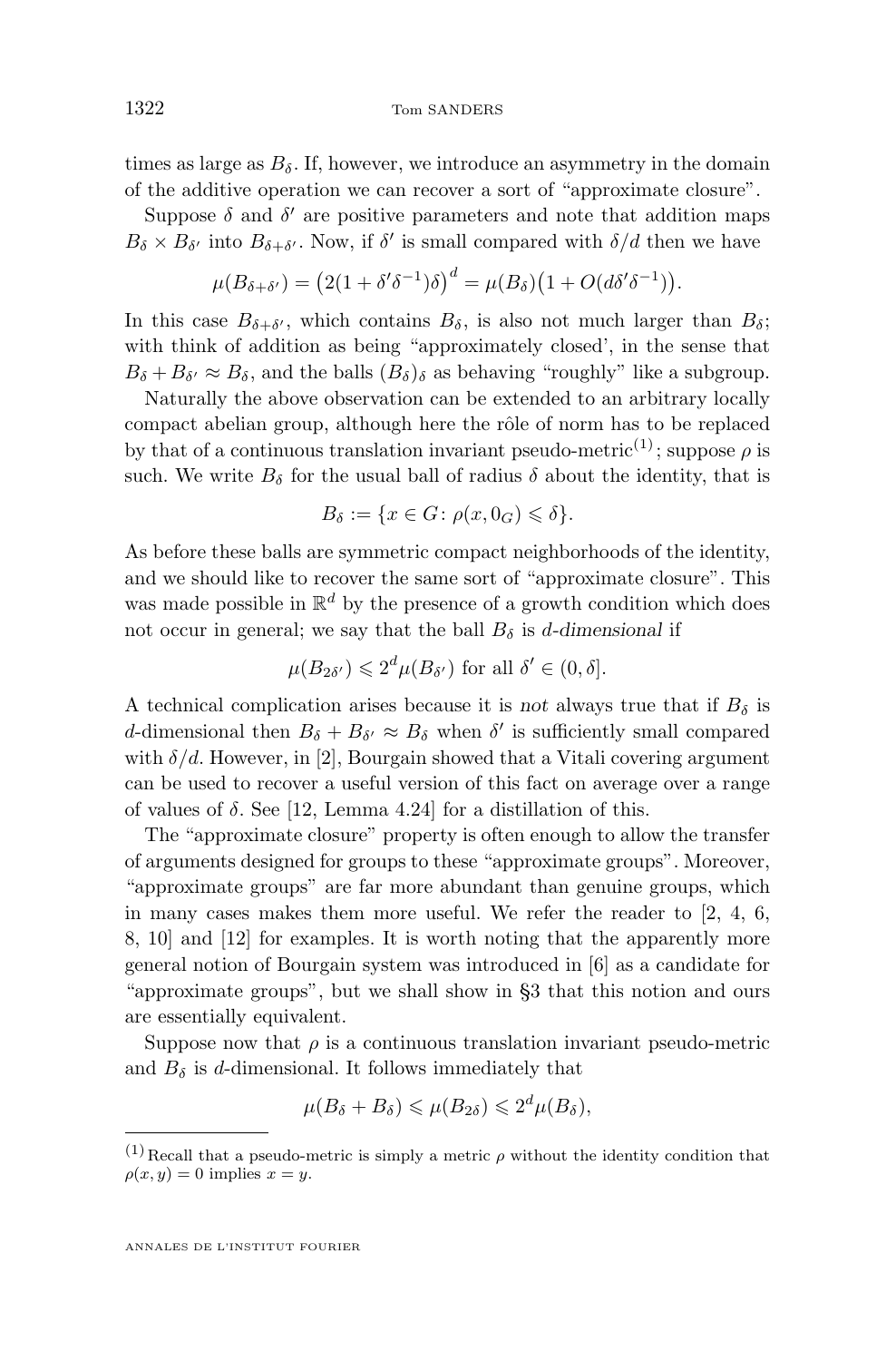<span id="page-3-0"></span>and it is natural to ask the inverse question: if  $A$  is a symmetric compact neighborhood of the identity and  $\mu(A + A) \leq 2^d \mu(A)$ , then how economically is A contained in a finite dimensional ball of some continuous translation invariant pseudo-metric? The answer to this question is called Fre $\check{\mathbf{r}}$  man's theorem and a proof (for discrete abelian groups) may be found in the paper [\[5\]](#page-15-0) of Green and Ruzsa.

THEOREM 1.1 (Weak Freĭman's theorem for discrete abelian groups). *Suppose that* G *is a discrete abelian group and*  $A \subset G$  *is a finite symmetric* neighborhood of the identity with  $|A + A| \leq 2^d |A|$ . Then A is contained in *a* 2 O(d) *-dimensional ball,* B*, of positive radius in some translation invariant*  $pseudo\text{-}metric$  and  $|B| \leqslant \exp(2^{O(d)})|A|$ .

The essential parts of this theorem are the control on the dimension and size of the ball. It is, of course, easy to define a translation invariant pseudo-metric such that A is contained in the unit ball as follows:

By Ruzsa's covering lemma (Lemma [4.1](#page-8-0) below) there is a set  $T$  with  $|T| = 2^{O(d)}$  such that  $2(A - A) \subset T + (A - A)$ , and one may thus define a translation invariant pseudo-metric via

$$
\rho(x, 0_G) := \inf \Big\{ l + \sum_{t \in T} |l_t| \colon x = l \cdot a + \sum_{t \in T} l_t \cdot t \text{ for some } l \in \{0, 1\}, a \in A - A \Big\}.
$$

This does not, however, have the appropriate dimension and size bounds in general. Despite this there is some utility in metrics of a similar type and we refer the reader to [\[11\]](#page-15-0) for details.

In actual fact the structure found in [\[5\]](#page-15-0) is more explicit than "ball of a metric": it is a multi-dimensional coset progression, which explains the introduction of the qualifier "weak" in the title of the theorem. In arbitrary locally compact abelian groups multi-dimensional coset progressions are too restrictive: consider, for example, how one might contain a short interval in T in a multi-dimensional coset progression. In view of this we drop the qualifier "weak" in more general results.

It is fairly easy to see that (up to the implied constants) this theorem is best possible, which is a little unfortunate since we "lose an exponential" in applying the result to a d-dimensional ball: the theorem tells us that this ball is contained in a  $2^{O(d)}$ -dimensional ball of a, possibly different, translation invariant pseudo-metric.

Of course, smaller balls in  $B_{\delta}$  have considerably better growth estimates. Indeed, if  $n\delta' \leq 2\delta$  then

$$
\mu(nB_{\delta'}) \leqslant \mu(B_{n\delta'}) \leqslant (2n)^d \mu(B_{\delta'}) = n^{O(d)} \mu(B_{\delta'}).
$$

Proving a corresponding inverse theorem is the objective of this paper.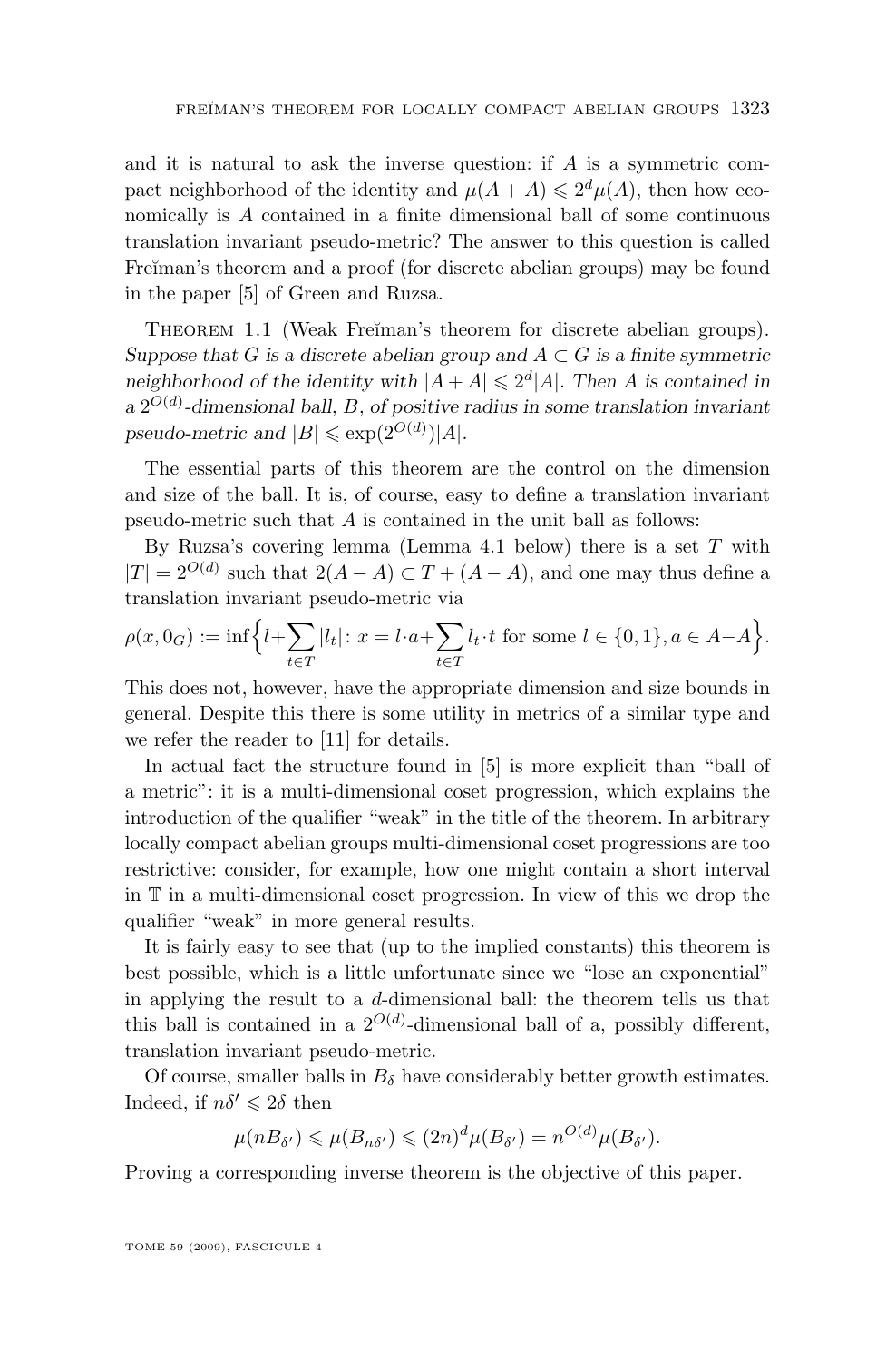THEOREM 1.2 (A Freiman-type theorem for locally compact abelian groups). — *Suppose that* G is a locally compact abelian group and  $A \subset G$ *is a compact symmetric neighborhood of the identity with*  $\mu(nA) \leq n^d \mu(A)$ *for all*  $n \ge d \log d$ . Then A *is contained in an*  $O(d \log^3 d)$ -dimensional ball, B*, of positive radius in some continuous translation invariant pseudo-metric and*  $\mu(B) \leq \exp(O(d \log d)) \mu(A)$ *.* 

As soon as one begins to use the ball provided one typically loses factors exponential in the dimension which renders the size bound largely secondary to the dimension bound. Moreover, it turns out that the dimension bound cannot be significantly improved: return to our example of  $\mathbb{R}^d$  and suppose that A is its unit cube. It is immediate that  $\mu(nA) \leqslant n^d \mu(A)$  for all n. Now, suppose that  $B_{\delta}$  is a d'-dimensional ball containing A. Since  $B_{\delta}$ contains  $A, B_\delta$  has positive measure and it follows by the Brunn-Minkowski theorem that

$$
2^d \mu(B_\delta) \leqslant \mu(B_\delta + B_\delta) \leqslant \mu(B_{2\delta}) \leqslant 2^{d'} \mu(B_\delta).
$$

We immediately conclude that  $d' \ge d$ , and so the dimension bound it tight up to logarithmic factors.

A word of justification is in order regarding the name of the theorem. One expects Freĭman-type theorems to concern sets with assumptions on  $\mu(2A)$  or  $\mu(3A)$  and the above theorem takes instead a hypothesis on  $\mu(nA)$ for  $n$  large. It follows trivially from Ruzsa's covering lemma that one may pass from a bound on  $\mu(2A)$  to one on  $\mu(nA)$  for n large. However, this results in an exponential loss in the dimension bound on the metric (*cf.* Theorem [1.1\)](#page-3-0) and so we feel the above formulation is more natural: we can pass between an explicit description of a low-dimensional ball in a metric and an extrinsic growth condition with only logarithmic losses.

Although the formulation of Theorem [1.2](#page-3-0) lends itself to efficient use, it would probably not have been too difficult to adapt existing proofs of Freĭman's theorem to yield this result. The real interest of this paper lies in the new method of proof. On a technical level, it turns out to be more convenient to work with not only balls in a pseudo-metric, but also a slightly different definition of "large spectrum" (introduced in [§2\)](#page-5-0). On a conceptual level, the main new contribution is in [§5](#page-9-0) where we show that Bohr sets with highly structured frequency sets actually behave as if they have much lower dimension than the trivial estimate would suggest. The rest of the argument then involves many of the usual ingredients, in particular an easy generalization of Bogolioùboff's method and an idea of Schoen; the proof is completed in fairly short order.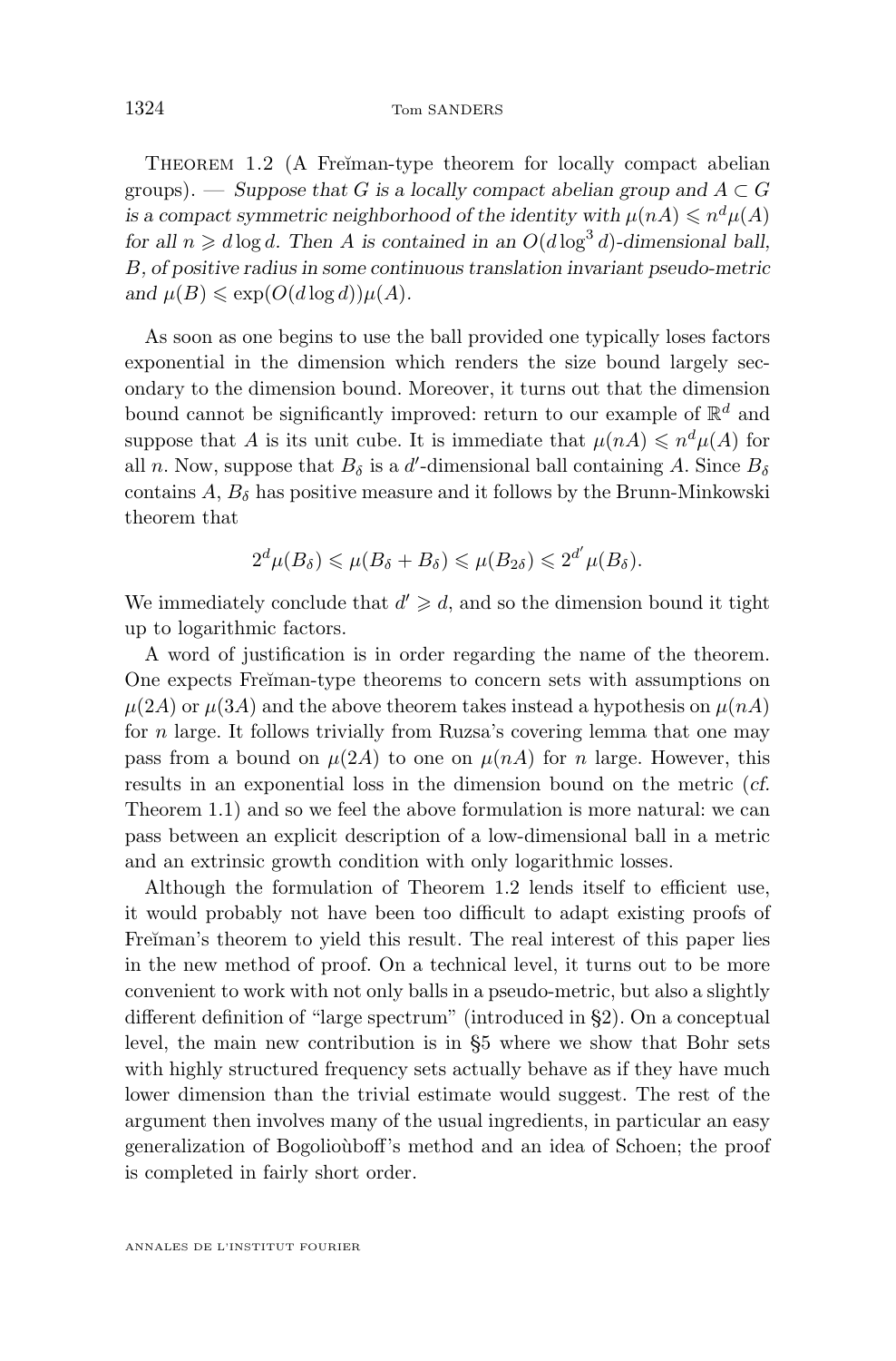<span id="page-5-0"></span>The paper now splits as follows. In §2 we record our notation; in [§3,](#page-6-0) which is logically unnecessary, we consider some examples of finite dimensional balls to facilitate understanding; in [§4,](#page-8-0) we record some covering lemmas; §[§5–](#page-9-0)[8](#page-13-0) contain the proof of the theorem; finally we conclude in [§9](#page-14-0) with some conjectures and, in particular, relate our result to the so called Polynomial Freĭman-Ruzsa Conjecture.

#### **2. Notation**

The convolution of two functions  $f, g \in L^1(\mu)$  is denoted  $f * g$  and is defined by

$$
f * g(x) := \int f(x')g(x - x')d\mu(x') \text{ for all } x \in G.
$$

We write  $\widehat{G}$  for the dual group of G, that is the locally compact abelian group of continuous homomorphisms  $\gamma: G \to S^1$ , where  $S^1 := \{z \in$  $\mathbb{C}: |z| = 1$ , and  $\nu$  for its Haar measure. The Fourier transform maps  $f \in L^1(\mu)$  to  $\hat{f} \in L^{\infty}(\nu)$  defined by

$$
\widehat{f}(\gamma) := \int f(x)\overline{\gamma(x)}d\mu(x) \text{ for all } \gamma \in \widehat{G}.
$$

The dual group provides two natural metrics which we shall make considerable use of.

*Example (Bohr sets). —* Suppose that Γ is a compact neighborhood in  $\widehat{G}$ . For any  $z \in S^1$  we write  $||z||$  for the quantity  $(2\pi)^{-1}$  Arg  $z|$ , where the argument is taken to have a value lying in  $(-\pi, \pi]$ . We define a continuous translation invariant pseudo-metric on G by

$$
\rho(x, y) := \sup\{\|\gamma(x - y)\| \colon \gamma \in \Gamma\},\
$$

and write  $Bohr(\Gamma, \delta)$  for the ball of radius  $\delta$  in  $\rho$ , calling such sets *Bohr sets*; Γ is the *frequency set* of the Bohr set. Note that since Γ is a compact neighborhood,  $0 < \mu(\text{Bohr}(\Gamma, \delta)) < \infty$  whenever  $\delta < 1/2$ .

*Example (Large spectra).* — Suppose that A is a compact neighborhood in G. Recall that for functions  $f \in L^2(\mu)$  we have

$$
||f||_{L^{2}(\mu(A)^{-2}1_{A}*1_{-A})}^{2} := \int_{A} \int_{A} |f(a-a')|^{2} da da'
$$

where the measures in the integral are  $\mu$  restricted to A and normalized to have total mass 1. Using this we define a continuous translation invariant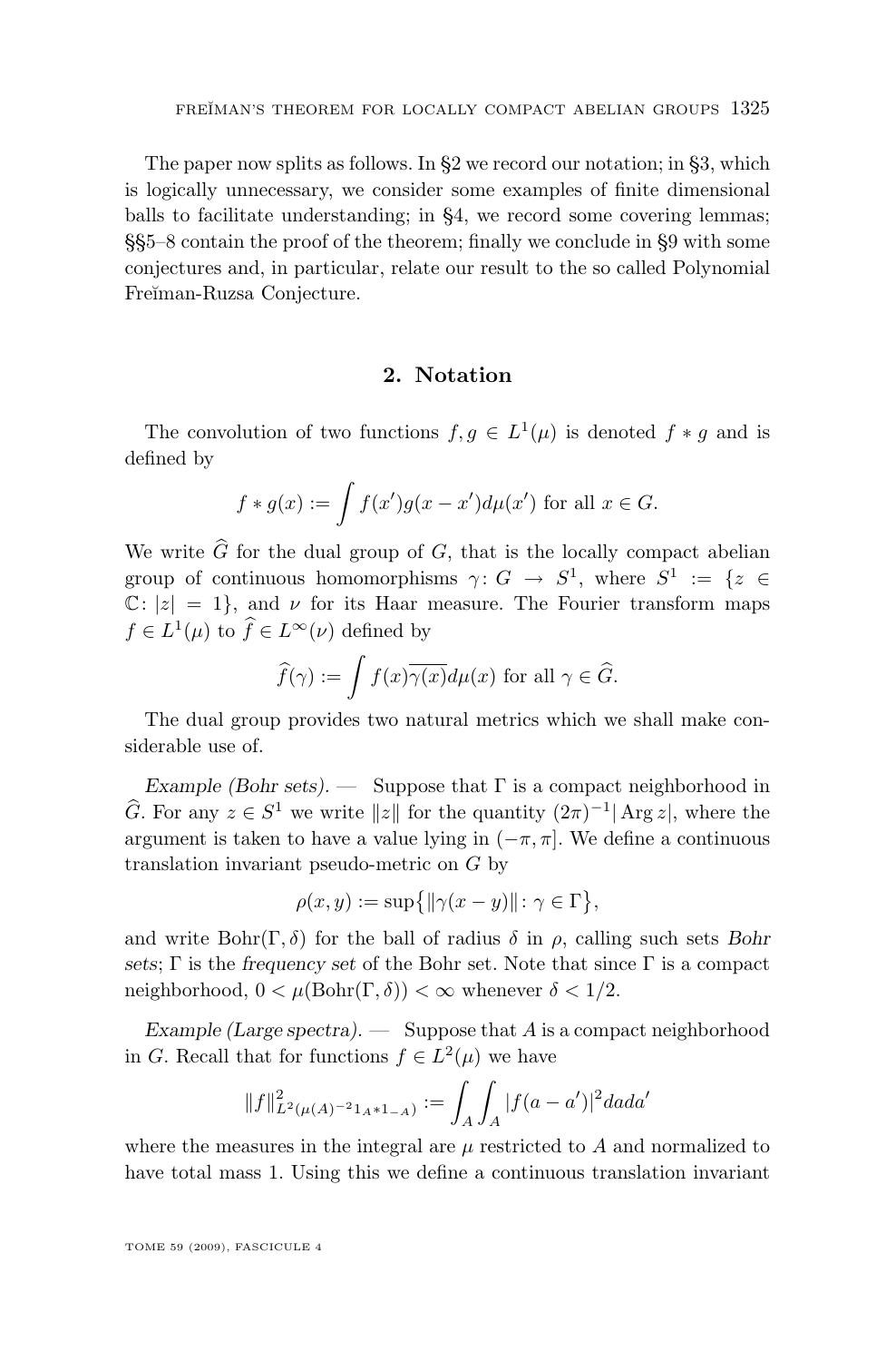pseudo-metric on  $\widehat{G}$  by

$$
\rho(\gamma, \gamma') := \|\gamma - \gamma'\|_{L^2(\mu(A)^{-2}1_A * 1_{-A})} = \|1 - \gamma \overline{\gamma'}\|_{L^2(\mu(A)^{-2}1_A * 1_{-A})},
$$

and write  $LSpec(A, \delta)$  for the ball of radius  $\delta$  in  $\rho$ , calling such sets *large spectra*. The true utility of this definition emerges when one notes that

$$
||1 - \gamma||_{L^2(\mu(A)^{-2}1_A * 1_{-A})}^2 = 2(1 - \mu(A)^{-2}|\widehat{1_A}(\gamma)|^2),
$$

and hence

LSpec
$$
(A, \delta)
$$
 = { $\gamma \in \widehat{G}: |\widehat{1_A}(\gamma)| \ge \sqrt{1 - \delta^2/2} \mu(A)$  }.

It is, of course, this fact which motivates the name "large spectrum".

#### **3. Finite dimensional balls**

There are two standard examples of finite dimensional balls which it is instructive to consider.

*Example (Multi-dimensional progressions). —* Suppose that T is a finite subset of a discrete abelian group  $G$ . We define a continuous translation invariant pseudo-metric on G by

$$
\rho(x, y) := \inf \Biggl\{ \sup_{t \in T} |\sigma_t| \colon \sigma \in \mathbb{Z}^T \text{ and } x - y = \sigma \cdot T \Biggr\},\
$$

and write  $\text{Prog}(T,L)$  for the ball of radius L in  $\rho$ . It is easy to see that putting  $X_L := \{ |3L/2|t, |\delta L/2|t: t \in T \}$ , we get the inclusion

 $\text{Prog}(T,2L) \subset \text{Prog}(X_L,1) + \text{Prog}(T,L).$ 

Since  $|\text{Prog}(X_L,1)| \leqslant 3^{|X_L|}$  we get that  $\text{Prog}(T,L)$  is an  $O(|T|)$ -dimensional ball.

*Example (Bohr sets). —* Suppose that Γ is a finite set of characters on a compact abelian group  $G$ . In [\[12,](#page-15-0) Lemma 4.19] it is shown that Bohr sets are  $O(|\Gamma|)$ -dimensional balls as follows:

For each  $\theta \in \mathbb{T}^{\Gamma}$  define the set

$$
B_\theta:=\big\{x\in G\colon \|\gamma(x)\exp(-2\pi i\theta_\gamma)\|\leqslant \delta/2\text{ for all }\gamma\in\Gamma\big\}.
$$

If  $B_{\theta}$  is non-empty let  $x_{\theta}$  be some member. The map  $x \mapsto x - x_{\theta}$  is an injection from  $B_{\theta}$  into Bohr(Γ, δ), so putting

$$
T_{\delta} := \left\{ x_{\theta} \colon \theta \in \prod_{\gamma \in \Gamma} \{-3\delta/2, -\delta/2, \delta/2, 3\delta/2\} \right\}
$$

ANNALES DE L'INSTITUT FOURIER

<span id="page-6-0"></span>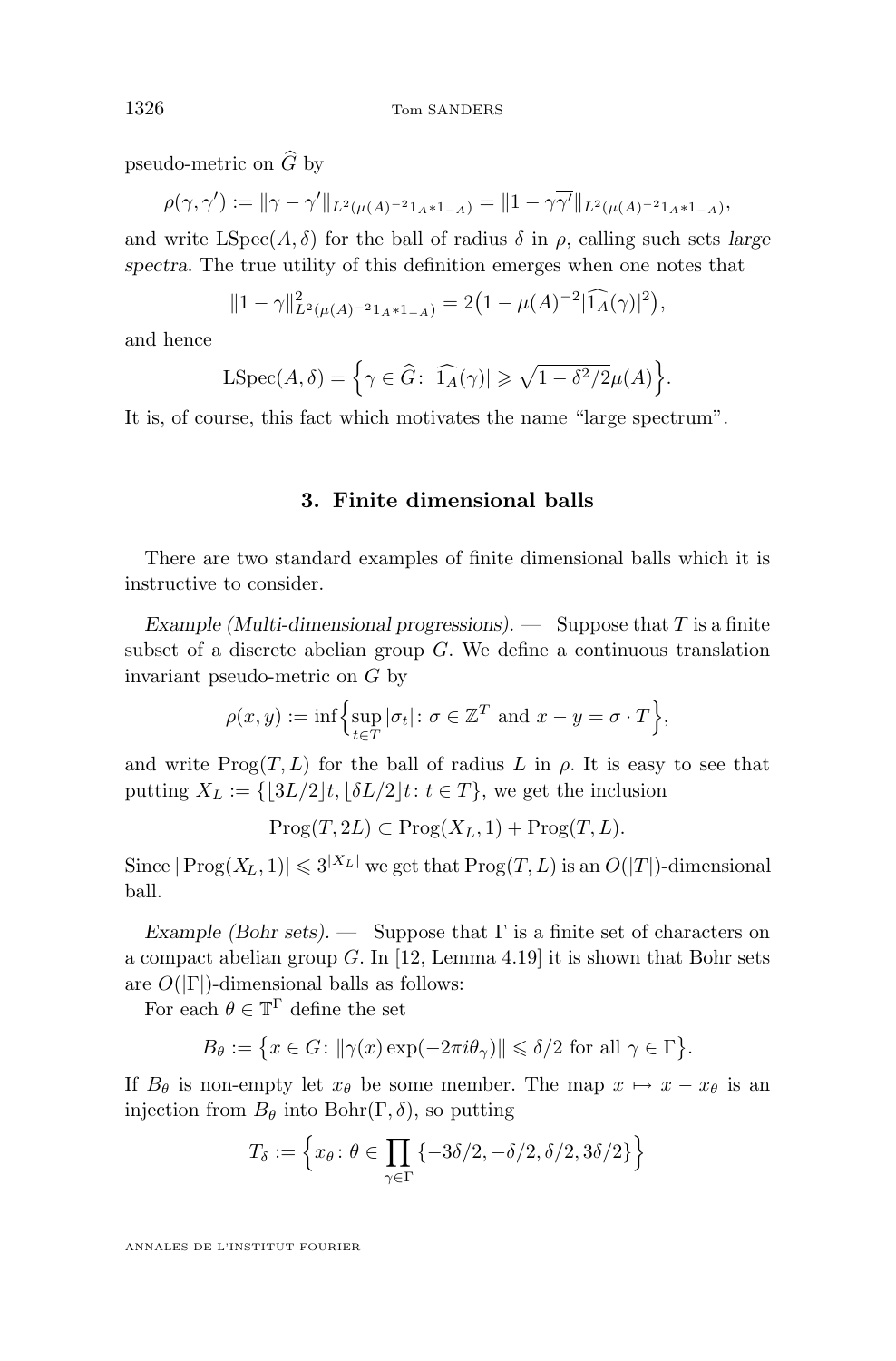we have that

$$
Bohr(\Gamma, 2\delta) \subset T_{\delta} + Bohr(\Gamma, \delta).
$$

Since  $|T_{\delta}| \leq 4^{|\Gamma|}$  we get that  $Bohr(\Gamma, \delta)$  is an  $O(|\Gamma|)$ -dimensional ball.

Multi-dimensional progressions and Bohr sets were both brought under the auspices of so called Bourgain systems in [\[6\]](#page-15-0). A d*-dimensional Bourgain* system S in G is a collection  $(S_{\delta})_{\delta \in (0,2]}$  of subsets of G obeying the following axioms:

- (i) (Symmetric neighborhood)  $S_{\delta}$  is a compact symmetric neighborhood of the identity for all  $\delta \in (0, 2]$ ;
- (ii) (Nesting)  $S_{\delta'} \subset S_{\delta}$  for all  $\delta, \delta' \in (0, 2]$  with  $\delta' \leq \delta$ ;
- (iii) (Subadditivity)  $S_{\delta} + S_{\delta'} \subset S_{\delta + \delta'}$  for all  $\delta, \delta' \in (0, 2]$  with  $\delta + \delta' \leq 2$ ;
- (iv) (Growth)  $\mu(S_{2\delta}) \leq 2^d \mu(S_{\delta})$  for all  $\delta \in (0,1]$ .

Certainly if  $B_\delta$  is a d-dimensional ball in some continuous translation invariant pseudo-metric  $\rho$  then  $(B_{\eta\delta})_{\eta\in(0,2]}$  is a d-dimensional Bourgain system. For all practical purposes, the Birkhoff group metric construction from [\[1\]](#page-15-0) provides a converse to this. We include the argument for completeness.

PROPOSITION 3.1. — *Suppose that*  $S = (S_\delta)_{\delta \in (0,2]}$  *is a d-dimensional Bourgain system. Then there is a continuous translation invariant pseudometric such that*  $S_{\delta/2^2} \subset B_{\delta} \subset S_{\delta}$  *for all*  $\delta \in (0,2]$ *. In particular*  $B_1$  *is*  $O(d)$ -dimensional,  $S_{2^{-2}} \subset B_1$  and  $\mu(B_1) \leq \exp(O(d)) \mu(S_{2^{-2}})$ .

*Proof.* — Define the quantities  $\rho^*(x, y) := \inf \{2^{-k} : x - y \in S_{3^{-k}}\}\$ and

$$
\rho(x,y) := \inf \biggl\{ \sum_{k=1}^n \rho^*(x_{k-1}, x_k) : n \in \mathbb{N}, x_0 = x, x_n = y \biggr\}.
$$

The fact that  $\rho$  is a continuous translation invariant pseudo-metric is immediate. For the nesting conclusion it will be sufficient to show that  $\frac{1}{2}\rho^*(x,y) \leq \rho(x,y) \leq \rho^*(x,y)$ . The second inequality is also immediate so it remains to prove the first.

Suppose we are given  $x_0 = x, x_1, \ldots, x_{n-1}, x_n = y$ ; write

$$
P := \rho^*(x_0, x_1) + \dots + \rho^*(x_{n-1}, x_n)
$$

and let h be maximal such that  $\rho^*(x_0, x_1) + \cdots + \rho^*(x_{h-1}, x_h) \leq P/2$ . It follows from the maximality that  $\rho^*(x_{h+1}, x_{h+2}) + \cdots + \rho^*(x_{n-1}, x_n) \leq P/2$ .

Now, by the subadditivity of Bourgain systems, we conclude that

$$
\rho^*(x, x_h) \le \exp\left(\log 2 \left\lfloor \log_3 \sum_{k=0}^{h-1} \rho^*(x_k, x_{k+1})^{\log_2 3} \right\rfloor\right) \le 2 \cdot (P/2),
$$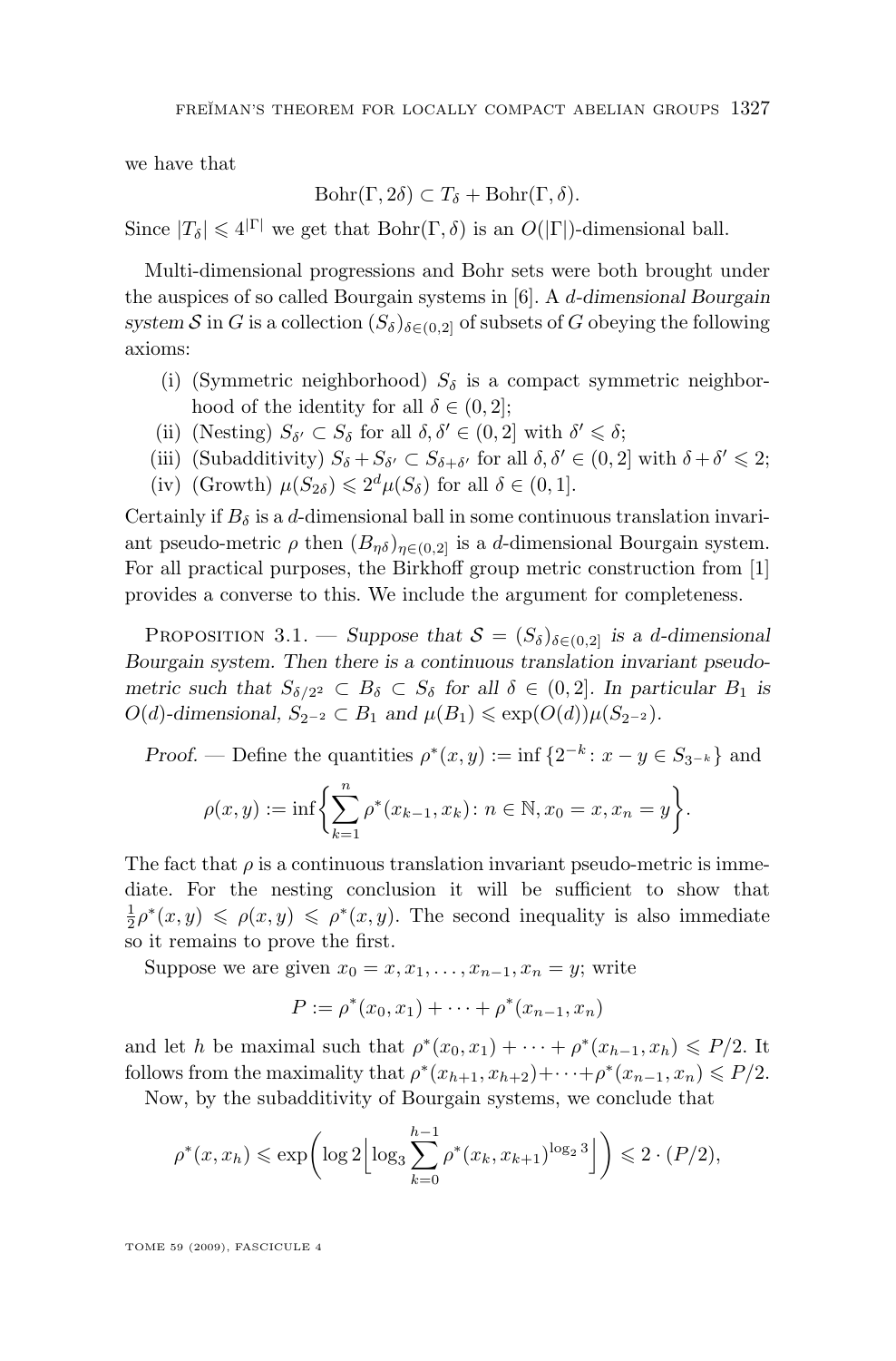<span id="page-8-0"></span>where the second inequality is by nesting of norms. Similarly  $\rho^*(x_{h+1}, y) \leq$ P and since  $\rho^*(x_h, x_{h+1}) \leq P$  is trivially true and  $3 \cdot S_{3^{-k}} \subset S_{3^{-(k-1)}},$ it follows that  $\rho^*(x, y) \leq 2P$ . This yields the required inequality and the  $\Box$  proof is complete.  $\Box$ 

#### **4. Covering lemmas**

Covering lemmas are extremely useful in additive combinatorics and were pioneered by Ruzsa in [\[7\]](#page-15-0). The most basic is the following which we state for completeness and may be found as [\[12,](#page-15-0) Lemma 2.14].

Lemma 4.1 (Ruzsa's covering lemma). — *Suppose that* B *is a compact neighborhood with*  $\mu(B + B) \leq 2^k \mu(B)$ *. Then there is a set*  $T \subset B$  *with*  $|T| \leq 2^{O(k)}$  such that  $2B - 2B \subset T + B - B$ .

The proof of this result is easy: simply let  $T$  be a maximal  $B$ -separated subset of  $2B - 2B$ . We leave the details to the reader as we do not require the result.

There is a refinement of the above lemma due to Chang [\[3\]](#page-15-0) which will be of use to us. The following is a slight reformulation of the result as stated in [\[12,](#page-15-0) Lemma 5.31] so we include a proof for completeness.

LEMMA 4.2 (Chang's covering lemma). — *Suppose that* B and B<sup> $\prime$ </sup> are *compact neighborhoods with*  $\mu(kB + B') < 2^k \mu(B')$ . Then there is a set  $T \subset B$  with  $|T| \leq k$  such that  $B \subset \text{Prog}(T,1) + B' - B'$ .

*Proof.* — Let T be a maximal  $B'$ -dissociated subset of B, that is a maximal subset of B such that

$$
(\sigma \cdot T + B') \cap (\sigma' \cdot T + B') = \emptyset \text{ for all } \sigma, \sigma' \in \{0, 1\}^T.
$$

Now suppose that  $x' \in B \setminus T$  and write  $T' := T \cup \{x'\}$ . By maximality of T there are elements  $\sigma, \sigma' \in \{0, 1\}^{T'}$  such that  $(\sigma \cdot T' + B') \cap (\sigma' \cdot T' + B') \neq \emptyset$ . Now if  $\sigma_{x'} = \sigma'_{x'}$  then  $(\sigma|_T \cdot T + B') \cap (\sigma'|_T \cdot T + B) \neq \emptyset$  contradicting the fact that T is B'-dissociated. Hence, without loss of generality,  $\sigma_{x'} = 1$  and  $\sigma'_{x'} = 0$ , whence

$$
x' \in \sigma'|_T \cdot T - \sigma|_T \cdot T + B' - B' \subset \text{Prog}(T,1) + B' - B'.
$$

We are done unless  $|T| > k$ , so let  $T' \subset T$  be a set of size k. Denote  $\{\sigma \cdot T' : \sigma \in \{0,1\}^{T'}\}$  by S and note that  $S \subset kB$  whence

$$
2^k \mu(B') \leq \mu(S + B') \leq \mu(kB + B') < 2^k \mu(B').
$$

This contradiction completes the proof.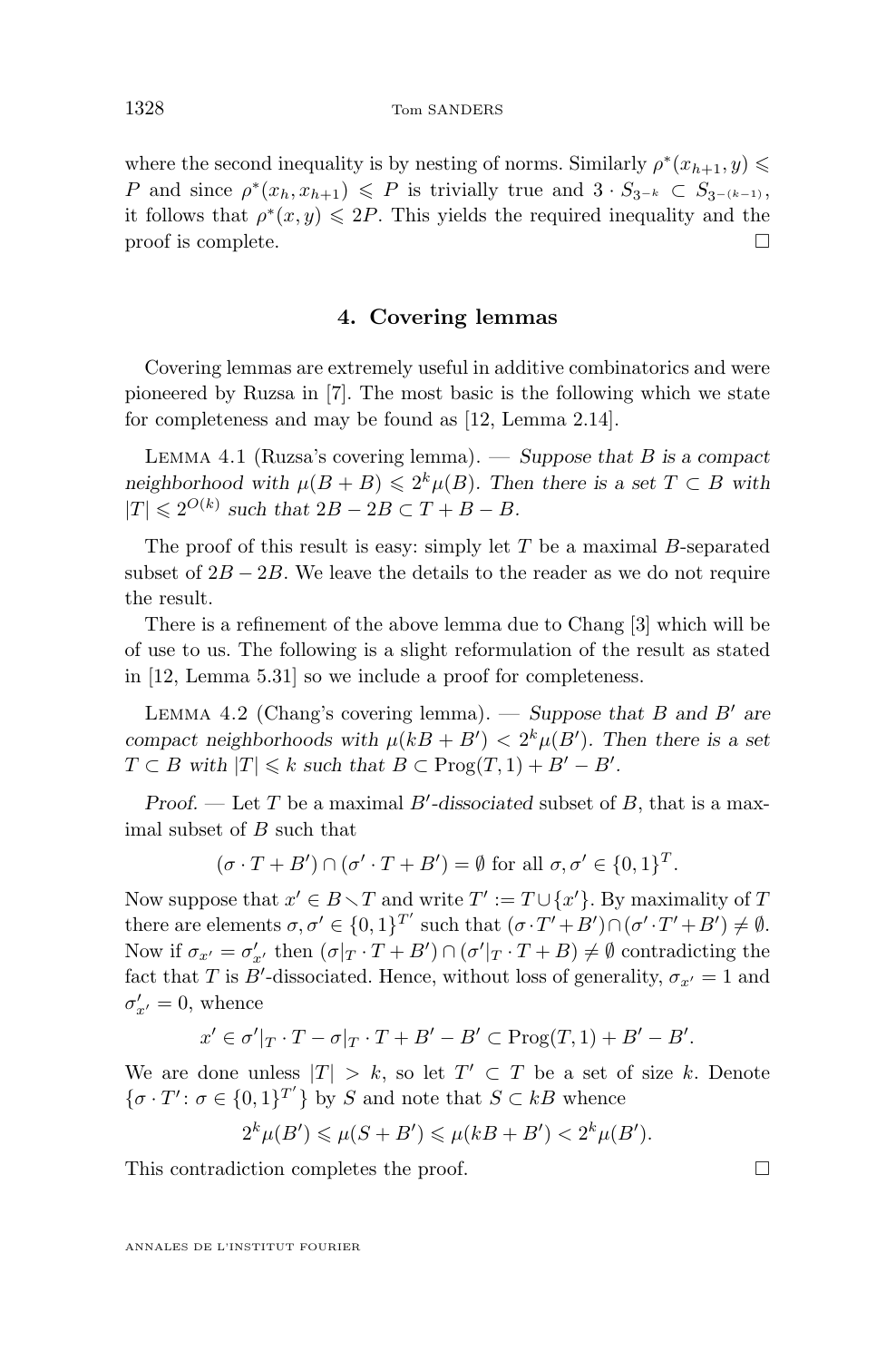#### **5. Growth of Bohr sets**

<span id="page-9-0"></span>When the frequency set of a Bohr set is structured in a particular way there are better estimates for its growth; *cf.* [§3.](#page-6-0)

Proposition 5.1. — *Suppose that* Γ *is a compact symmetric neighborhood of the trivial character with*  $\Gamma + \Gamma \subset \text{Prog}(X,1) + \Gamma$  *for some finite* set *X*, and  $\delta \in (0, 2^{-4}]$  *is a parameter. Then* 

 $\mu(\text{Bohr}(\Gamma \cup X, 2\delta)) \leq \exp(O(|X| \log |X|)) \mu(\text{Bohr}(\Gamma \cup X, \delta)).$ 

We require a preliminary result. Suppose that  $\Lambda$  is a set of characters, k is a positive integer and  $\delta \in (0, 1]$ . By the triangle inequality it is immediate that  $Bohr(\Lambda, \delta) \subset Bohr(k\Lambda, k\delta)$ ; the following elementary lemma can be used to provide a partial converse.

Lemma 5.2. — *Suppose that* t *is a real number,* k *is a positive integer,*  $\delta \in (0,1]$  *has*  $k\delta < 1/3$  *and*<sup>(2)</sup>  $\langle rt \rangle \leq k\delta$  *for all*  $r \in \{1,\ldots,k\}$ *. Then*  $\langle t \rangle \leq \delta$ *.* 

Corollary 5.3. — *Suppose that* Λ *is a set of characters containing the trivial character and*  $k\delta < 1/3$ *. Then* Bohr $(k\Lambda, k\delta) \subset$  Bohr $(\Lambda, \delta)$ *, and hence*  $Bohr(k\Lambda, k\delta) = Bohr(\Lambda, \delta)$ .

*Proof.* — Since  $0_{\widehat{G}} \in \Lambda$ , we have that  $r\lambda \in k\Lambda$  for all  $r \in \{1, ..., k\}$ . It lows that if  $x \in \text{Bohr}(k\Lambda, k\delta)$  then follows that if  $x \in \text{Bohr}(k\Lambda, k\delta)$  then

$$
\|\lambda(x)^r\| = \|(r\lambda)(x)\| \leq k\delta \text{ for all } r \in \{1, \ldots, k\}.
$$

If we define  $\theta_x \in (-1,1]$  to be such that  $\lambda(x) = \exp(i\pi \theta_x)$ , then we can rewrite the above as

$$
\langle r\theta_x \rangle \leq k\delta
$$
 for all  $r \in \{1, ..., k\}.$ 

It follows from the preceding lemma that  $\langle \theta_x \rangle \leq \delta$  and hence that  $x \in$ Bohr( $\Lambda$ ,  $\delta$ ). The result is proved.

*Proof of Proposition* 5.1. — For each  $\theta \in \mathbb{T}^X$  define the set

$$
B_{\theta} := \left\{ x \in G \colon \|\gamma(x) \exp(-2\pi i \theta_{\gamma})\| \leq \delta/2^2 |X| \text{ for all } \gamma \in X \right\}.
$$

Put  $I := \{ k \delta / 2^2 |X| : -2^4 |X| \leq k \leq 2^4 |X| \}$  and note that

$$
Bohr(\Gamma \cup X, 2\delta) \subset \bigcup \{B_{\theta} \cap Bohr(\Gamma, 2\delta) \colon \theta \in I^X\}.
$$

For each  $\theta \in I^X$  let  $x_{\theta}$  be some element of  $B_{\theta} \cap \text{Bohr}(\Gamma, 2\delta)$  (if the set is non-empty); the map  $x \mapsto x - x_{\theta}$  is an injection from  $B_{\theta} \cap \text{Bohr}(\Gamma, 2\delta)$  into

<sup>(2)</sup> Here  $\langle x \rangle$  denotes the distance from x to the nearest integer.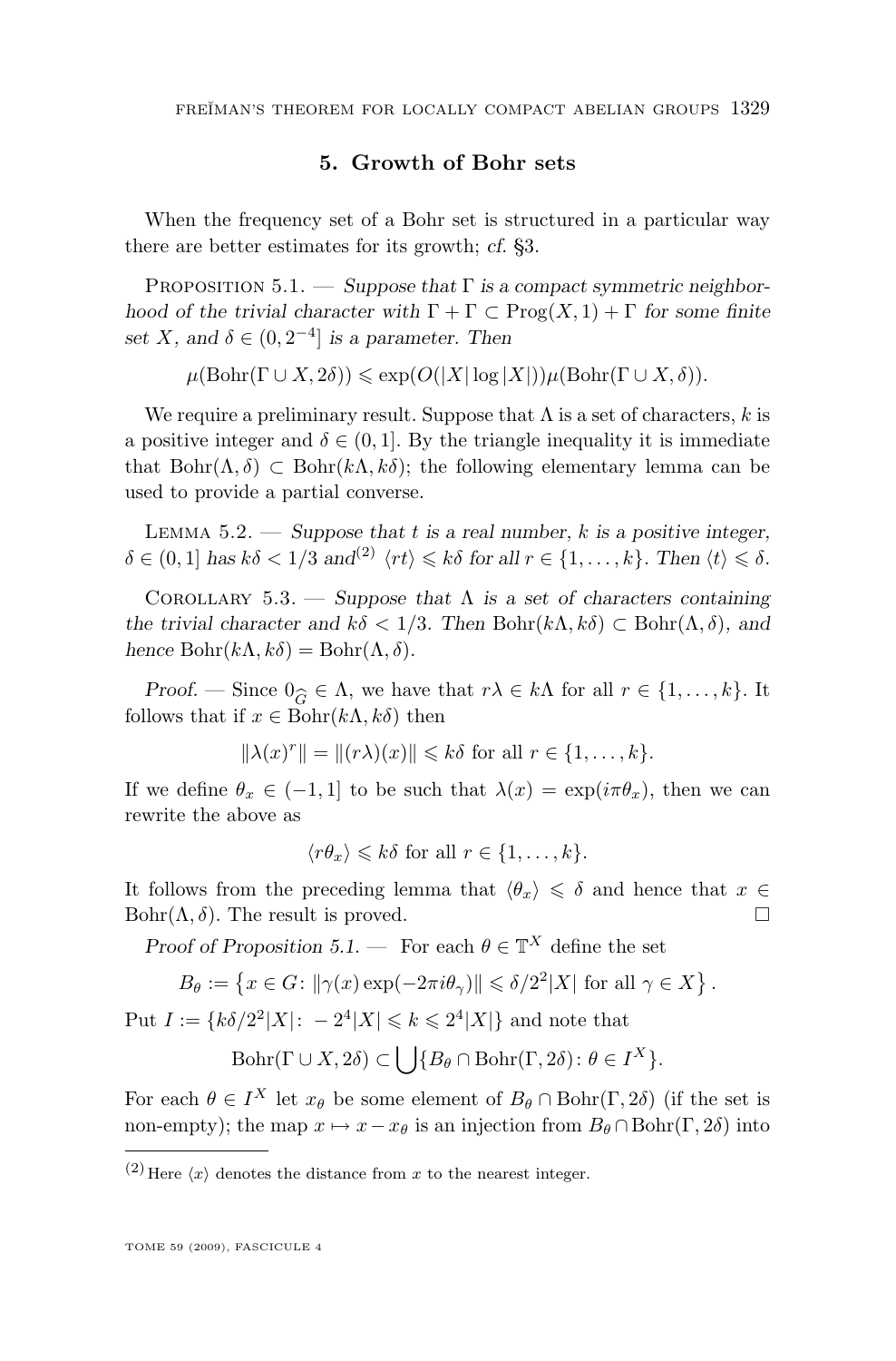<span id="page-10-0"></span> $Bohr(X, \delta/2|X|) \cap Bohr(\Gamma, 2^2\delta)$ . Writing T for the set of all such  $x_{\theta}s$ , we have

$$
Bohr(\Gamma \cup X, 2\delta) \subset T + Bohr(\Gamma, 2^2 \delta) \cap Bohr(X, \delta/2|X|)
$$

Now, by the triangle inequality, we have

 $\text{Bohr}(\Gamma, 2^2\delta) \cap \text{Bohr}(X, \delta/2|X|) \subset \text{Bohr}(\Gamma + 2^3 \text{Prog}(X, 1), 2^3\delta),$ 

and since the trivial character is in  $\Gamma$  and  $\Gamma + \Gamma \subset \Gamma + \text{Prog}(X,1)$  we have  $\Gamma + 2^3 \operatorname{Prog}(X,1) \supset 2^3 \Gamma$  and  $\Gamma + 2^3 \operatorname{Prog}(X,1) \supset 2^3 \operatorname{Prog}(X,1)$ , whence

$$
\operatorname{Bohr}(\Gamma + 2^3 \operatorname{Prog}(X, 1), 2^3 \delta) \subset \operatorname{Bohr}(2^3 \Gamma, 2^3 \delta) \cap \operatorname{Bohr}(2^3 \operatorname{Prog}(X, 1), 2^3 \delta).
$$

Finally, by Corollary [5.3](#page-9-0) and the fact that  $X \subset \text{Prog}(X,1)$  we have

$$
\text{Bohr}(2^3\Gamma, 2^3\delta) \cap \text{Bohr}(2^3\operatorname{Prog}(X, 1), 2^3\delta) \subset \text{Bohr}(\Gamma, \delta) \cap \text{Bohr}(X, \delta)
$$

and the result follows on noting that  $|T| \leq |I|^{|X|}$ . — Процессиональные производствование и продата в собстании в собстании в собстании в собстании в собстании в<br>В собстании в собстании в собстании в собстании в собстании в собстании в собстании в собстании в собстании в

#### **6. Growth of large spectra**

The growth of large spectra is not as neat as that of Bohr sets. Nevertheless, we have the following proposition which leverages a key idea of Schoen [\[9\]](#page-15-0) introduced to Freĭman-type problems by Green and Ruzsa in [\[5\]](#page-15-0).

Proposition 6.1. — *Suppose that* A *is a compact neighborhood with*  $\mu(nA) \leqslant n^d \mu(A)$  for all  $n \geqslant d \log d$ , and  $\epsilon \in (0, 1/2]$  is a parameter. Then

(i)  $\text{either } \epsilon^{-1} = O(d \log^2 d) \text{ or there is a set } X \subset \text{LSpec}(A, 2\epsilon) \text{ with }$  $|X| = O(d \log^2 \epsilon^{-1} d)$  *such that* 

 $LSpec(A, \epsilon) + LSpec(A, \epsilon) \subset Prog(X, 1) + LSpec(A, \epsilon);$ 

(ii) *we have the estimate*

$$
\mu(\text{Bohr}(\text{LSpec}(A,\epsilon),1/2\pi)) \leqslant \exp(O(d\log \epsilon^{-1}d))\mu(A).
$$

The proof of the proposition rests on the following claim.

CLAIM. — For all  $\eta \in (0, 1/2]$  there is a positive integer  $k_{\eta,d}$  with  $d \log d \leqslant k_{\eta,d} = O(\eta^{-2}d \log \eta^{-1}d)$  *such that* 

$$
\int_{\mathrm{LSpec}(A,\eta)}|\widehat{\mathbf{1}_A}|^{2k_{\eta,d}}d\nu\geqslant \frac{1}{2}\int|\widehat{\mathbf{1}_A}|^{2k_{\eta,d}}d\nu\geqslant \frac{\mu(A)^{2k_{\eta,d}}}{2\mu(k_{\eta,d}A)}.
$$

ANNALES DE L'INSTITUT FOURIER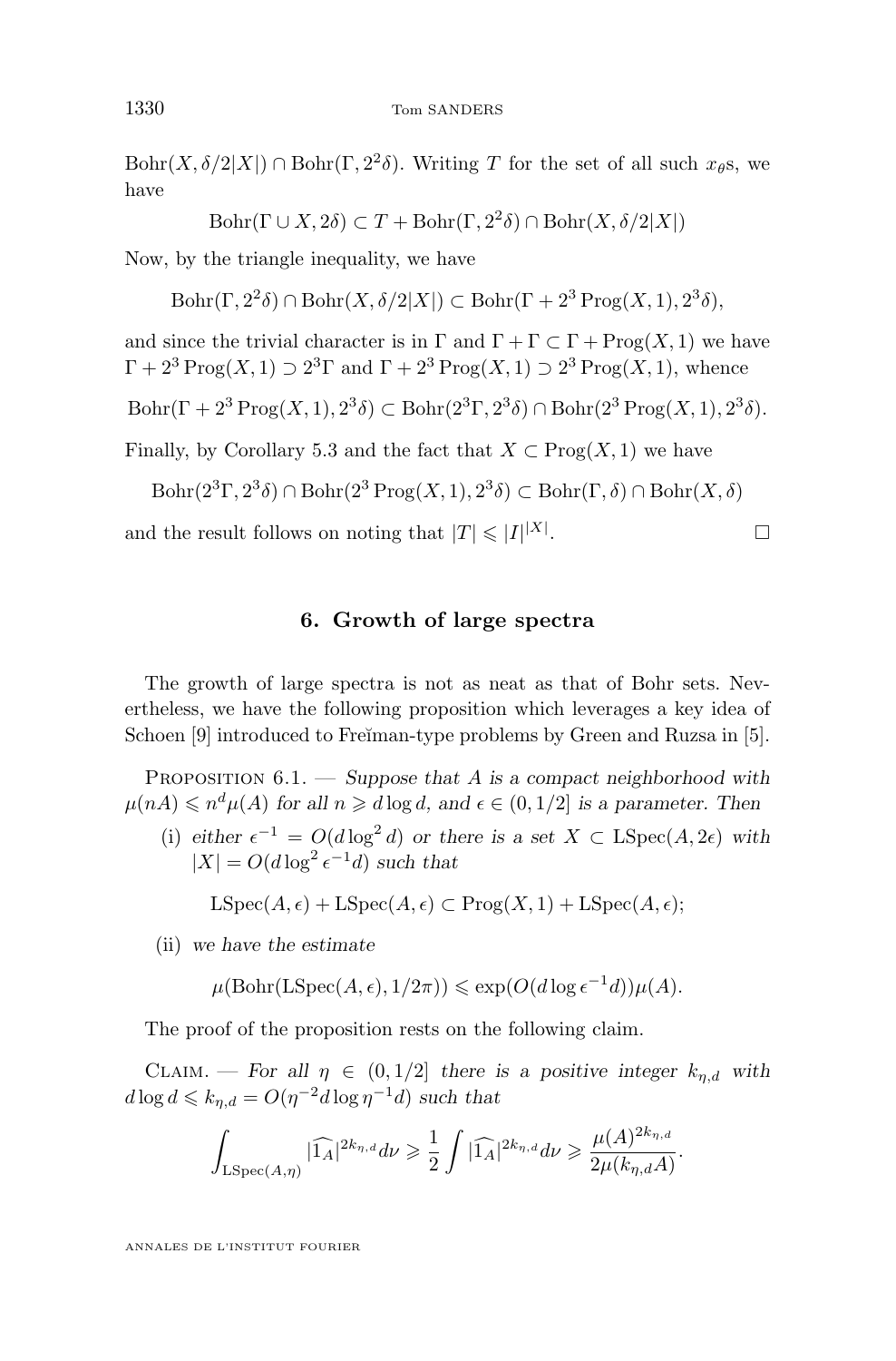*Proof.* — Write f for the k-fold convolution of  $1_A$  with itself. By Plancherel's theorem and the Cauchy-Schwarz inequality we have

(6.1) 
$$
\int |\widehat{1_A}|^{2k} d\nu = \int f^2 d\mu \ge \frac{1}{\mu(\text{supp } f)} \left( \int f \mu \right)^2 = \frac{\mu(A)^{2k}}{\mu(kA)}.
$$

We split the range of integration on the left into  $LSpec(A, \eta)$  and  $LSpec(A, \eta)^c$ :

$$
\int_{\text{LSpec}(A,\eta)^c} |\widehat{1_A}|^{2k} d\nu \le (\sqrt{1-\eta^2/2})\mu(A)^{2k-2} \int |\widehat{1_A}|^2 d\nu
$$
  
=  $(1-\eta^2/2)^{k-1} \mu(A)^{2k-1},$ 

by Parseval's theorem.

Now  $\mu(kA) \leq k^d \mu(A)$  for  $k \geq d \log d$ , so there is a positive integer  $k_{\eta,d}$ with  $d \log d \leqslant k_{\eta,d} = O(\eta^{-2}d \log \eta^{-1}d)$  and

$$
(1 - \eta^2/2)^{k_{\eta,d} - 1} \leq 1/2k_{\eta,d}^d \leq \mu(A)/2\mu(k_{\eta,d}A),
$$

whence

$$
\int_{\mathrm{LSpec}(A,\eta)^c} |\widehat{1_A}|^{2k_{\eta,d}} d\nu \leqslant \frac{\mu(A)^{2k_{\eta,d}}}{2\mu(k_{\eta,d}A)},
$$

and the claim then follows from the triangle inequality and  $(6.1)$ .  $\Box$ 

*Proof of Proposition [6.1](#page-10-0)* [\(i\)](#page-10-0)*. —* Since

$$
\int_{\mathrm{LSpec}(A,\eta)} |\widehat{\mathbf{1}_A}|^{2k} d\nu \leqslant \nu(\mathrm{LSpec}(A,\eta))\mu(A)^{2k}
$$

and

$$
\int |\widehat{1_A}|^{2k} d\nu \geqslant \nu(\operatorname{LSpec}(A, 2\eta))(\sqrt{1-2\eta^2}\mu(A))^{2k},
$$

we get from the claim that

$$
\nu(\text{LSpec}(A, 2\eta)) \leqslant 2(1 - 2\eta^2)^{k_{\eta, d}} \nu(\text{LSpec}(A, \eta))
$$
  
= 
$$
\exp(O(d \log \epsilon^{-1} d)) \nu(\text{LSpec}(A, \eta))
$$

for all  $\eta \in (\epsilon/2, 1/2]$ . Hence, for an integer  $r > 1$  with  $(2r + 1/2)\epsilon \leq 1$ , we have

$$
\nu(\text{LSpec}(A, (2r + 1/2)\epsilon)) \le \exp(O(d \log r \log \epsilon^{-1} d)) \nu(\text{LSpec}(A, \epsilon/2)).
$$

It follows that either  $\epsilon^{-1} = O(d \log^2 d)$  or we may pick r with  $r =$  $O(d \log^2 \epsilon^{-1} d)$  such that  $(2r + 1/2) \epsilon \leq 1$  and

$$
\nu(\text{LSpec}(A, (2r+1/2)\epsilon)) < 2^r \nu(\text{LSpec}(A, \epsilon/2)).
$$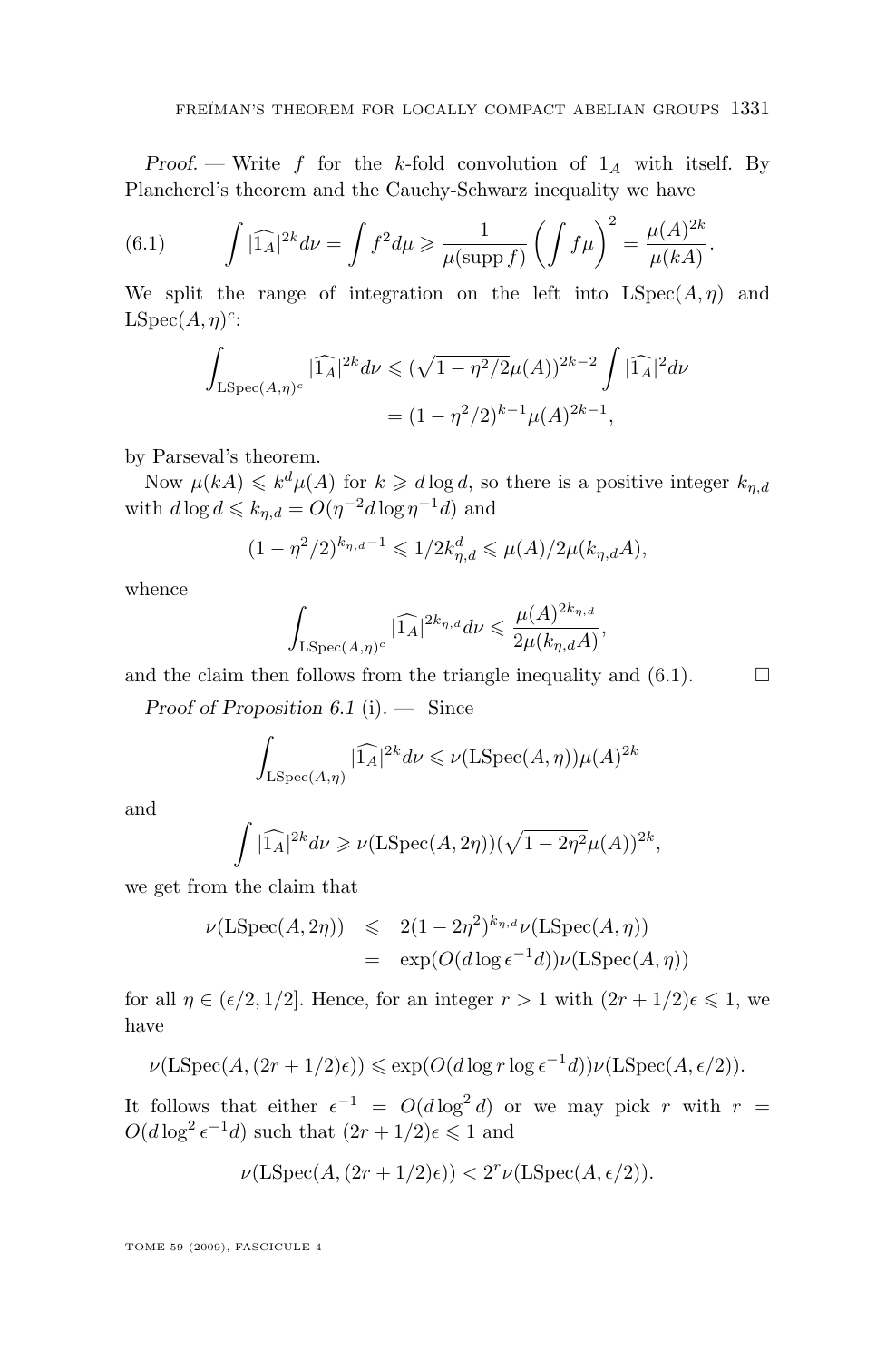<span id="page-12-0"></span>Thus, since  $LSpec(A,(2r+1/2)\epsilon) \subset rLSpec(A,2\epsilon) + LSpec(A,\epsilon/2)$ , by Chang's covering lemma (Lemma [4.2\)](#page-8-0) we have a set X with  $|X| \leq r$  such that

$$
LSpec(A, 2\epsilon) \subset Prog(X, 1) + LSpec(A, \epsilon/2) - LSpec(A, \epsilon/2).
$$

The result follows.

*Proof of Proposition* [6.1](#page-10-0) [\(ii\)](#page-10-0). — We may assume  $\mu(\text{Bohr}(\text{LSpec}(A, \epsilon)),$  $1/2\pi$ ) is positive (since otherwise there is nothing to prove) and hence write  $\beta$  for the probability measure induced on Bohr(LSpec(A,  $\epsilon$ ),  $1/2\pi$ ) by  $\mu$ .

Suppose that  $\gamma \in \mathrm{LSpec}(A, \epsilon)$ . Then, for every  $x \in \mathrm{Bohr}(\mathrm{LSpec}(A, \epsilon))$ ,  $1/2\pi$ ) we have

$$
|1 - \gamma(x)| = \sqrt{2(1 - \cos(\pi || \gamma(x) ||))} \le \pi || \gamma(x) || \le 1/2.
$$

Integrating the above calculation with respect to  $d\beta$  tells us that  $|1-\hat{\beta}(\gamma)| \le$  $1/2$  and it follows by the triangle inequality that  $|\widehat{\beta}(\gamma)| \geq 1/2$ . Consequently, by the claim, there is a  $k_{\epsilon,d}$  with  $d \log d \leqslant k_{\epsilon,d} = O(\epsilon^{-2}d \log \epsilon^{-1}d)$ such that

$$
\int |\widehat{1_A}|^{2k_{\epsilon,d}} |\widehat{\beta}|^2 d\nu \geqslant 2^{-2} \int_{\mathrm{LSpec}(A,\epsilon)} |\widehat{1_A}|^{2k_{\epsilon,d}} d\nu \geqslant \frac{\mu(A)^{2k_{\epsilon,d}}}{2^3 \mu(k_{\epsilon,d}A)}
$$

.

On the other hand

$$
\int |\widehat{1_A}|^{2k_{\epsilon,d}} |\widehat{\beta}|^2 d\nu \leq \mu(A)^{2k_{\epsilon,d}-2} \|1_A * \beta\|_{L^2(\mu)}^2
$$
  

$$
\leq \mu(A)^{2k_{\epsilon,d}-2} \|1_A * \beta\|_{L^1(\mu)} \|1_A * \beta\|_{L^\infty(\mu)}
$$

by the Hausdorff-Young inequality, Parseval's theorem and then Hölder's inequality. Since  $||1_A * \beta||_{L^1(\mu)} = \mu(A)$  we conclude that

$$
\frac{\mu(A)}{2^3 \mu(k_{\epsilon,d}A)} \leq 2^4 \mu(k_{\epsilon,d}A) \leq 2^4 \mu(\text{Bohr}(L\text{Spec}(A,\epsilon),1/2\pi))
$$

The result follows since  $k_{\epsilon,d} \geq d \log d$ .

#### **7. Bohr sets with large spectra as frequency sets**

The following lemma describes how Bohr sets and large spectra can be made to interact. It is only slightly more general than [\[12,](#page-15-0) Proposition 4.39]. The idea of considering the large spectrum of a sumset was, again, intro-duced by Green and Ruzsa in [\[5\]](#page-15-0) for the purpose of addressing Fre $\overline{a}$  man-type problems.

ANNALES DE L'INSTITUT FOURIER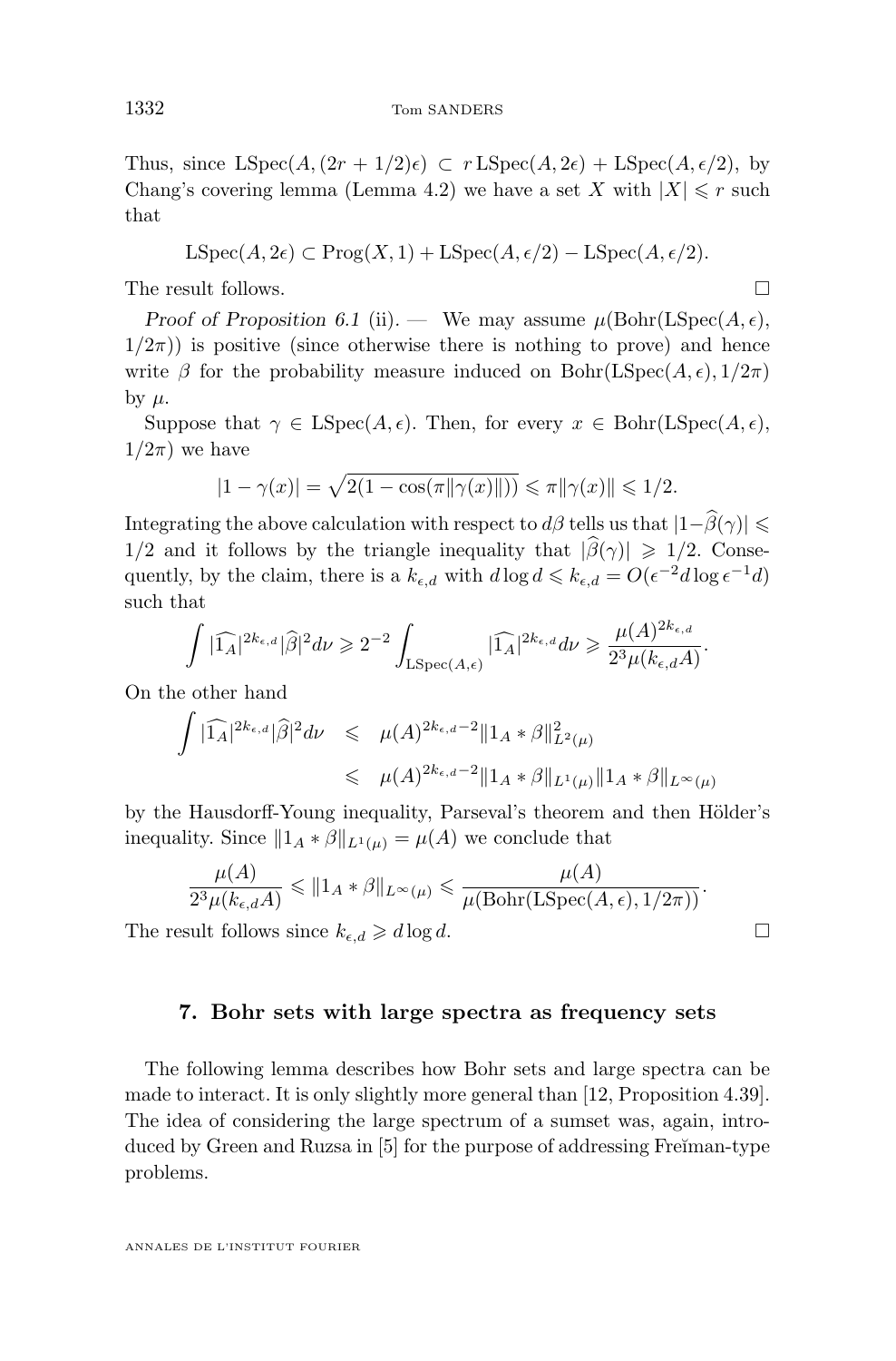<span id="page-13-0"></span>Proposition 7.1. — *Suppose that* A *is a compact neighborhood,* l *is a positive integer such that*  $\mu(lA) \leq K\mu((l-1)A)$  *and*  $\epsilon \in (0,1]$  *is a parameter. Then*

$$
A - A \subset \text{Bohr}(\text{LSpec}(lA, \epsilon), 2\epsilon\sqrt{2K}).
$$

*Proof.* — Write  $\delta = 1 - \sqrt{1 - \epsilon^2/2}$  and suppose that  $\gamma \in \text{LSpec}(lA, \epsilon)$ . Then there is a (real) phase  $\omega \in S^1$  such that

$$
\int 1_{lA}\omega\gamma d\mu = \omega \widehat{1_{lA}}(\gamma) = |\widehat{1_{lA}}(\gamma)| \geq (1 - \delta)\mu(lA).
$$

It follows that

$$
\int 1_{lA} |1 - \omega \gamma|^2 d\mu = 2 \int 1_{lA} (1 - \omega \gamma) d\mu \leq 2 \delta \mu (lA).
$$

If  $y_0, y_1 \in A$  then

$$
\int 1_{(l-1)A}|1-\omega\gamma(y_i)\gamma|^2d\mu \leq \int 1_{lA}|1-\omega\gamma|^2d\mu \leq 2\delta\mu(lA).
$$

The Cauchy-Schwarz inequality tells us that

$$
\left|1-\gamma(y_0-y_1)\right|^2 \leq 2\left(\left|1-\omega\gamma(y_0)\gamma(x)\right|^2+\left|1-\omega\gamma(y_1)\gamma(x)\right|^2\right)
$$

for all  $x \in G$ , whence

$$
\int 1_{(l-1)A} |1 - \gamma(y_0 - y_1)|^2 d\mu \leq 2^3 \delta \mu(lA).
$$

On the other hand

$$
|1 - \gamma(x)|^2 = 2(1 - \cos(\pi ||\gamma(x)||)) \ge 2^{-1} ||\gamma(x)||^2,
$$

from which the result follows.  $\square$ 

#### **8. The proof of the main theorem**

We are now in a position to prove our theorem.

*Proof of Theorem [1.2.](#page-3-0) —* By the pigeon-hole principle there is some integer l with  $d \log d \leq l \leq 2d \log d$  such that  $\mu(lA) \leq 2^{15} \mu((l-1)A)$ .

Let C be the absolute constant implicit in the first conclusion,  $\epsilon^{-1}$  =  $O(d \log^2 d)$ , of Proposition [6.1,](#page-10-0) [\(i\)](#page-10-0), let  $d' = O(d)$  be such that  $\mu(n(lA)) \leq$  $n^{d'}\mu(lA)$  for all  $n \geq d' \log d'$ , and finally let  $\epsilon^{-1} := 2^{13}(1+C)d' \log^2 d'$ . In view of this choice, by Proposition [6.1,](#page-10-0) [\(i\)](#page-10-0) applied to  $lA$  there is some set X with  $|X| = O(d \log^2 e^{-1} d)$  such that

$$
LSpec(lA, \epsilon) + LSpec(lA, \epsilon) \subset Prog(X, 1) + LSpec(lA, \epsilon).
$$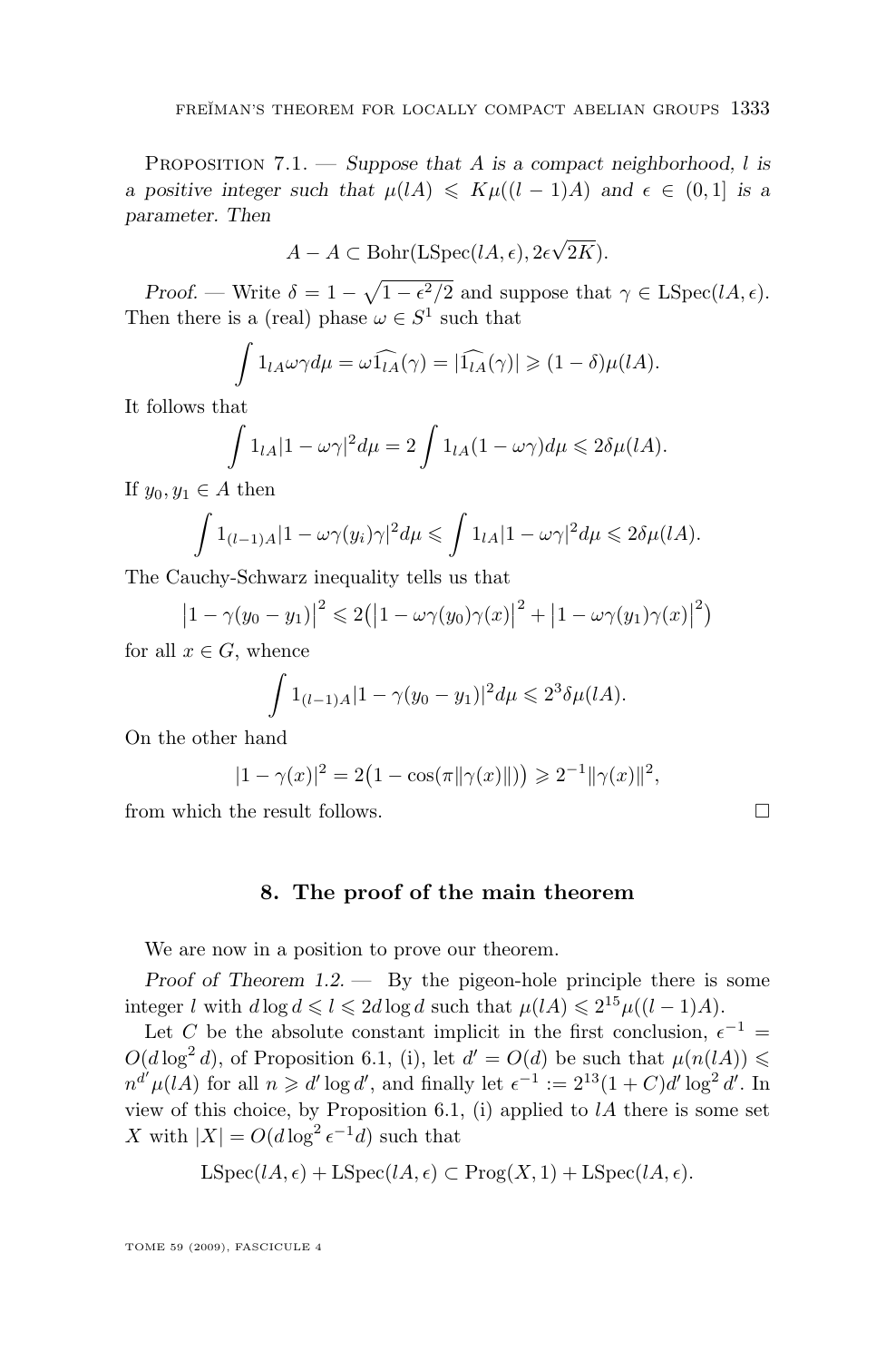<span id="page-14-0"></span>Consider the ball  $B = \text{Bohr}(\text{LSpec}(lA, \epsilon) \cup X, 2^{-4})$ . First, by Proposi-tion [5.1,](#page-9-0) this ball is  $O(d \log^3 d)$ -dimensional. Secondly, since LSpec $(lA, \epsilon) \cup$  $X \subset \text{LSpec}(lA, 2\epsilon)$  we have

$$
A - A \subset \text{Bohr}(\text{LSpec}(lA, 2\epsilon), 2^9 \epsilon) \subset \text{Bohr}(\text{LSpec}(lA, 2\epsilon), 2^{-4}) \subset B,
$$

by Proposition [7.1.](#page-12-0) Finally, Proposition [6.1,](#page-10-0) [\(ii\)](#page-10-0) ensures that

$$
\mu(B) \leqslant \exp(O(d \log d)) \mu(lA) \leqslant \exp(O(d \log d)) \mu(A).
$$

 $\Box$ 

#### **9. Some concluding conjectures**

The following is the Polynomial Freĭman-Ruzsa Conjecture for locally compact abelian groups.

Conjecture 9.1 (Polynomial Fre˘ıman-Ruzsa Conjecture). — *Suppose* that G is a locally compact abelian group and  $A \subset G$  is a compact neighbor*hood with*  $\mu(A+A) \leq K\mu(A)$ *. Then there is a subset* A' *of* A *with*  $\mu(A') \geq$  $K^{-O(1)} \mu(A)$  *contained in a* log<sup>*O*(1)</sup> K-dimensional ball, B of some contin*uous translation invariant pseudo-metric and*  $\mu(B) \leq \exp(\log^{O(1)} K) \mu(A)$ *.* 

In view of Theorem [1.2](#page-3-0) the Polynomial Freĭman-Ruzsa Conjecture follows from the next conjecture.

Conjecture 9.2 (Polynomial Balog - Szemerédi - Gowers Conjecture). *Suppose that*  $G$  *is a locally compact abelian group and*  $A \subset G$  *is a compact neighborhood with*  $\mu(A + A) \leq K\mu(A)$ . Then there is a compact neighbor $h$ ood  $A' \subset A$  *with*  $\mu(A') \geqslant K^{-O(1)} \mu(A)$  *such that*  $\mu(nA') \leqslant n^{\log^{O(1)}} K \mu(A')$ *for all*  $n \geq \log^{O(1)} K$ *.* 

In a different direction it is natural, as was done in [\[6\]](#page-15-0), to conjecture Theorem [1.2](#page-3-0) in non-abelian groups.

Conjecture 9.3. — *Suppose that* G *is a locally compact group and*  $A \subset G$  is a compact neighborhood with  $\mu(A^n) \leqslant n^d \mu(A)$  for all  $n \geqslant d \log d$ . *Then A* is contained in a  $d^{1+o(1)}$ -dimensional ball, *B* of some continuous *translation invariant pseudo-metric and*  $\mu(B) \leq \exp(d^{1+o(1)})\mu(A)$ *.* 

*Acknowledgements. —* The author would like to thank Ben Green and the anonymous referee for many useful remarks.